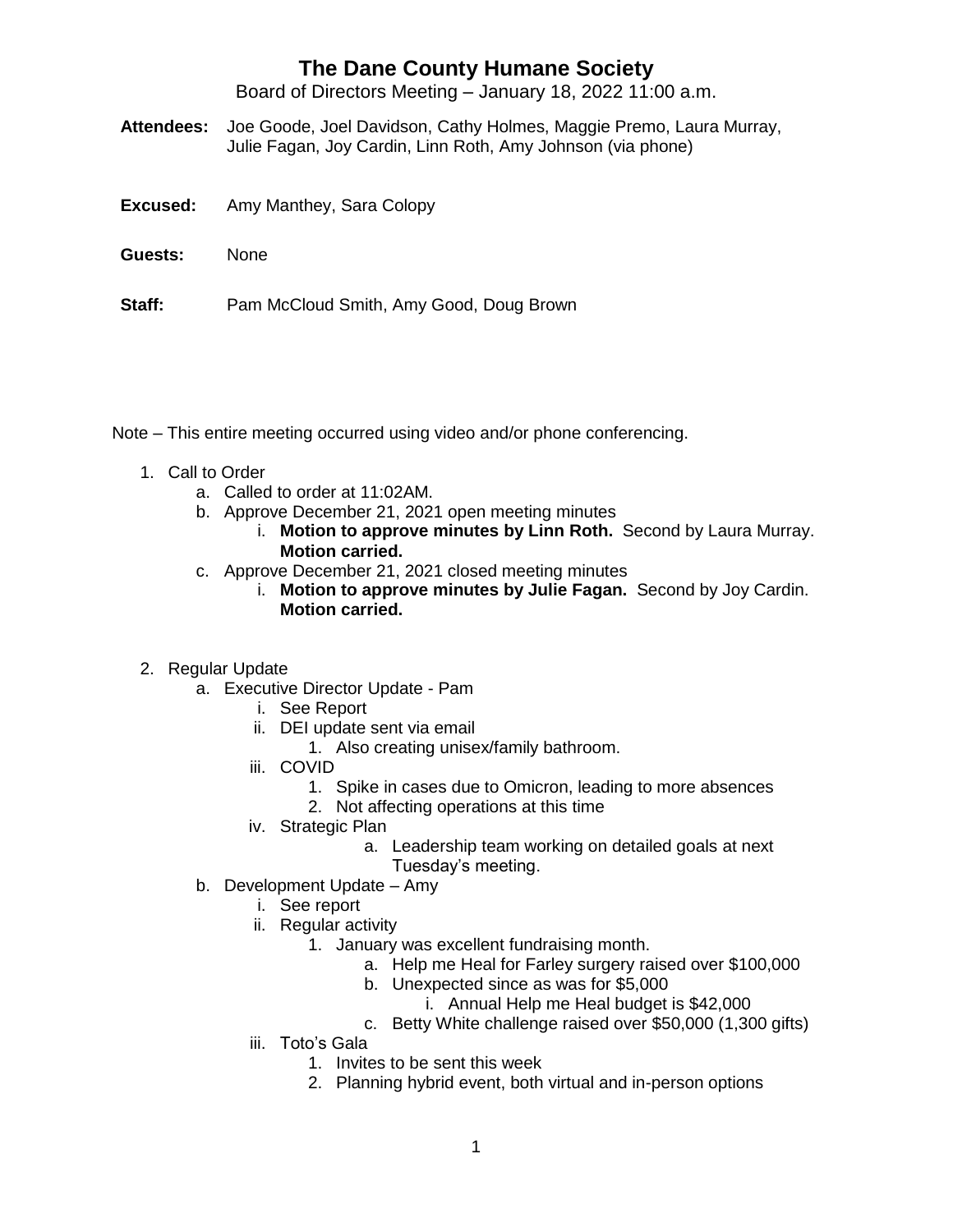Board of Directors Meeting – January 18, 2022 11:00 a.m.

- a. Actual award presentation will be live even in virtual environment
- 3. Big year for sponsorships!
- c. Animal Statistics Doug
	- i. End of Year statistics done
		- 1. Showed good recovery, not quite back to normal in light of Covid
		- 2. Intake is still done due to reduced transfers
			- a. Working to improve this
- d. Financial Report Cathy
	- i. November financials
		- 1. Revenue almost \$1,000,000 over budget, exceeding PPP funds significantly
			- a. Revenue over \$450,000 over budget without Capital campaign donation and PPP funds
		- 2. Expenses almost \$100,000 under budget
	- ii. December financials will be presented in March with annual Audit
		- 1. See (4)(a) for details

#### 3. Old Business

- a. Operational Strategic Plan Check-in
	- i. Pam sent to board members via email
- b. Open Board Seats
	- i. Joe Goode is not planning to serve another full term
	- ii. He will move to an open board position with a 2023 expiration date in May 2022
		- 1. Plan is to create President-Elect position
			- a. Current by-laws support creation of additional officer position
		- 2. Will work with new President-Elect for remainder of 2022 to assist with transition
		- 3. He plans to retire from the board December 31, 2022
		- 4. **Motion by Cathy Holmes to create position of President-Elect which would be elevated to the position of President upon the vacating of the President position.** Second by Joe Goode.
			- a. Discussion

i. This allows the position of Vice President to be independent of a requirement to become President.

- **b. Motion carried.**
- iii. Plan is to have elections at the February Board meeting for President-Elect. All nominations for President-Elect should be sent to Board Secretary Cathy Holmes
- iv. Still two open seats
	- 1. Always open to new names
- c. Board Operations Planning
	- i. A meeting of Maggie Premo (chair, Board Ops), Cathy Holmes and Joe Goode will be scheduled by Joe Goode before February Board meeting
	- ii. Cathy Holmes will send out Board web site site map to group before the meeting for discussion
- d. Greyhound Letter
	- i. DCHS was asked to support HR3335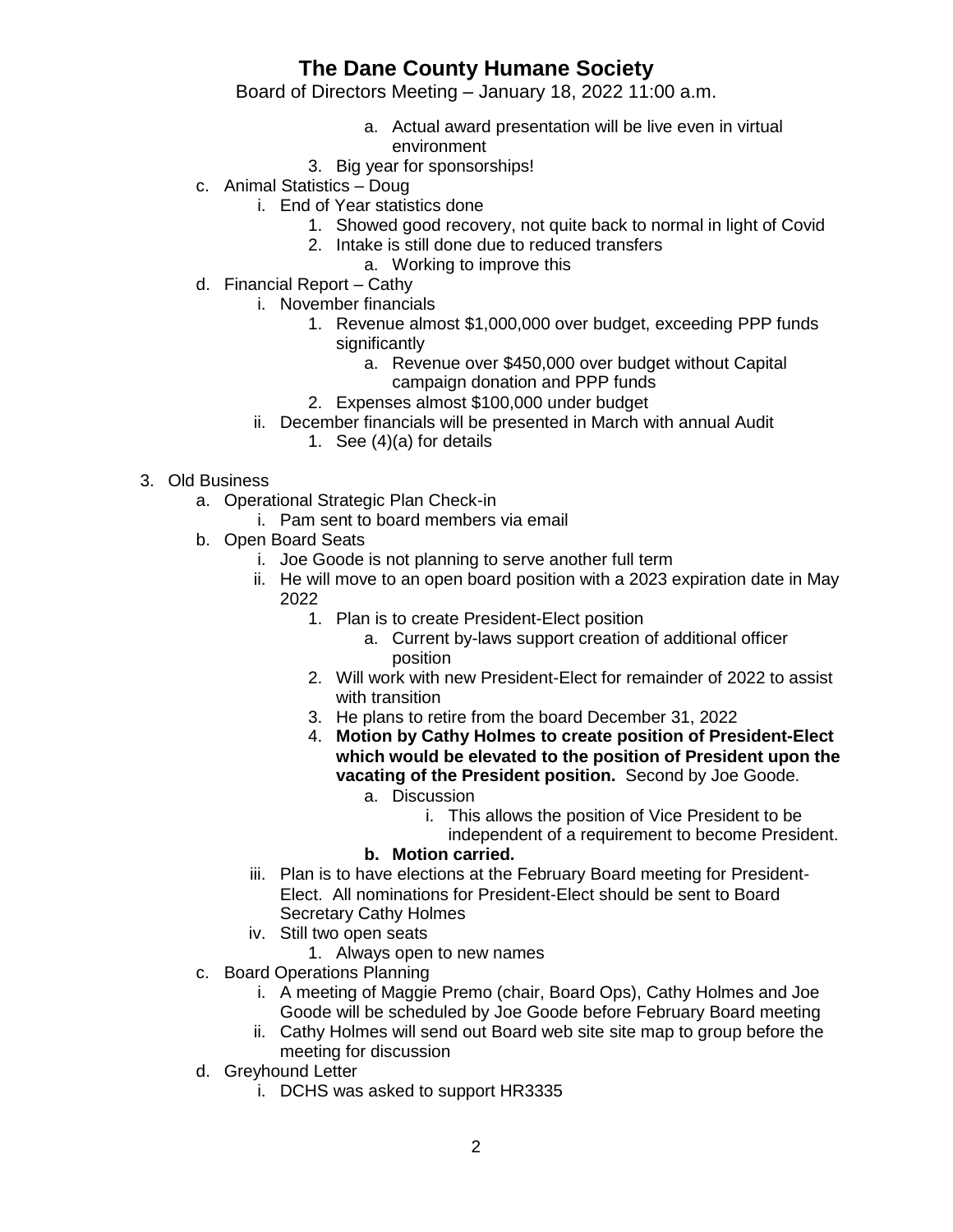Board of Directors Meeting – January 18, 2022 11:00 a.m.

- 1. Joel Davidson drafted letter
	- a. **Motion by Cathy Holmes to approve letter for sending.** Second by Maggie Premo. **Motion carried.**
- e. Toto's Gala Update
	- i. See  $(2)(b)(iii)$
- 4. New Business
	- a. Audit and Upcoming Presentations to BOD
		- i. Audit results will be presented at March Board meeting
		- ii. IRS form 9i90 will be reviewed at April Board meeting
			- 1. Board will be asked to approve final 990 form for filing with IRS at that meeting
	- b. Fundraising Strategies in 2022
		- i. Presentation by Amy Good, Development Director
			- 1. Fundraising strategies for 2022 are part of the operational strategic plan.
			- 2. Represent a small section of the overall kinds of fundraising sources.
			- 3. Detailed fundraising goals for 2022 2024 are being drafted to support the overall high-level operations goals
				- a. Biggest target area for increasing gifts
					- i. Individuals
					- ii. Beginning search for Major Gift Officer to drive success in this area
	- c. Bylaws and New Officer Position
		- i. See  $(3)(b)(ii)$

*Note: Joe Goode left meeting at 12:15PM. Laura Murray became meeting chair.*

- d. Dane County Ordinance on Breeding for Research
	- i. Ordinance is actually City of Madison, not Dane County
	- ii. Legislative committee will do additional research in relation to potentially creating a position statement regarding the topic of Breeding of Animals for Experimentation
	- iii. A link to the Isthmus story on the Beagle breeding facility near Mt. Horeb was shared for background for all board members.
		- 1. https://www.google.com/url?sa=t&rct=j&q=&esrc=s&source=web& cd=&cad=rja&uact=8&ved=2ahUKEwjUuYKv4fD1AhXaJzQIHRsy B0IQFnoECAgQAQ&url=https%3A%2F%2Fisthmus.com%2Fnew s%2Fcover-story%2Fbeagles-bred-at-two-dane-county-facilitiesgo-to-labs-around-thecountry%2F&usg=AOvVaw3vapMi5zillt66Dp019tut
- 5. Committee Activity
	- a. Finance meeting with Auditors in February
	- b. Philanthropy On Hold, waiting for Capital Campaign in 2022
	- c. Nominating covered in  $(3)(b)$
	- d. Board Operations covered in (3)(c)
	- e. Legislative covered in  $(3)(d)$  and  $(4)(d)$
	- f. Diversity waiting on Operational report